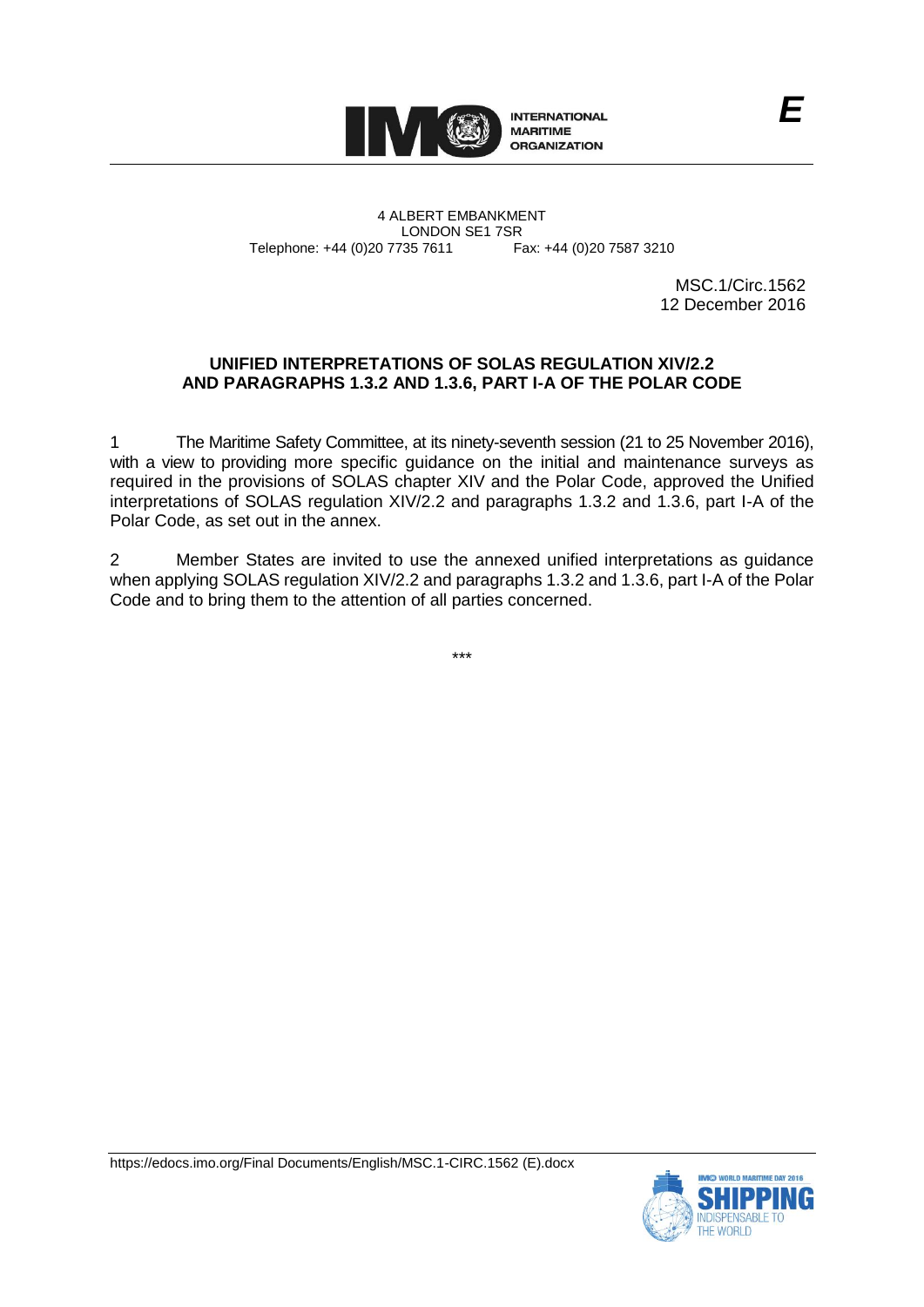## **ANNEX**

## **UNIFIED INTERPRETATIONS OF SOLAS REGULATION XIV/2.2 AND PARAGRAPHS 1.3.2 AND 1.3.6, PART I-A OF THE POLAR CODE**

The implementation of initial and maintenance surveys as required in SOLAS regulation XIV/2.2, as adopted by resolution MSC.386(94), and paragraphs 1.3.2 and 1.3.6, part I-A of the Polar Code, as adopted by resolution MSC.385(94), should be interpreted as indicated in the following table: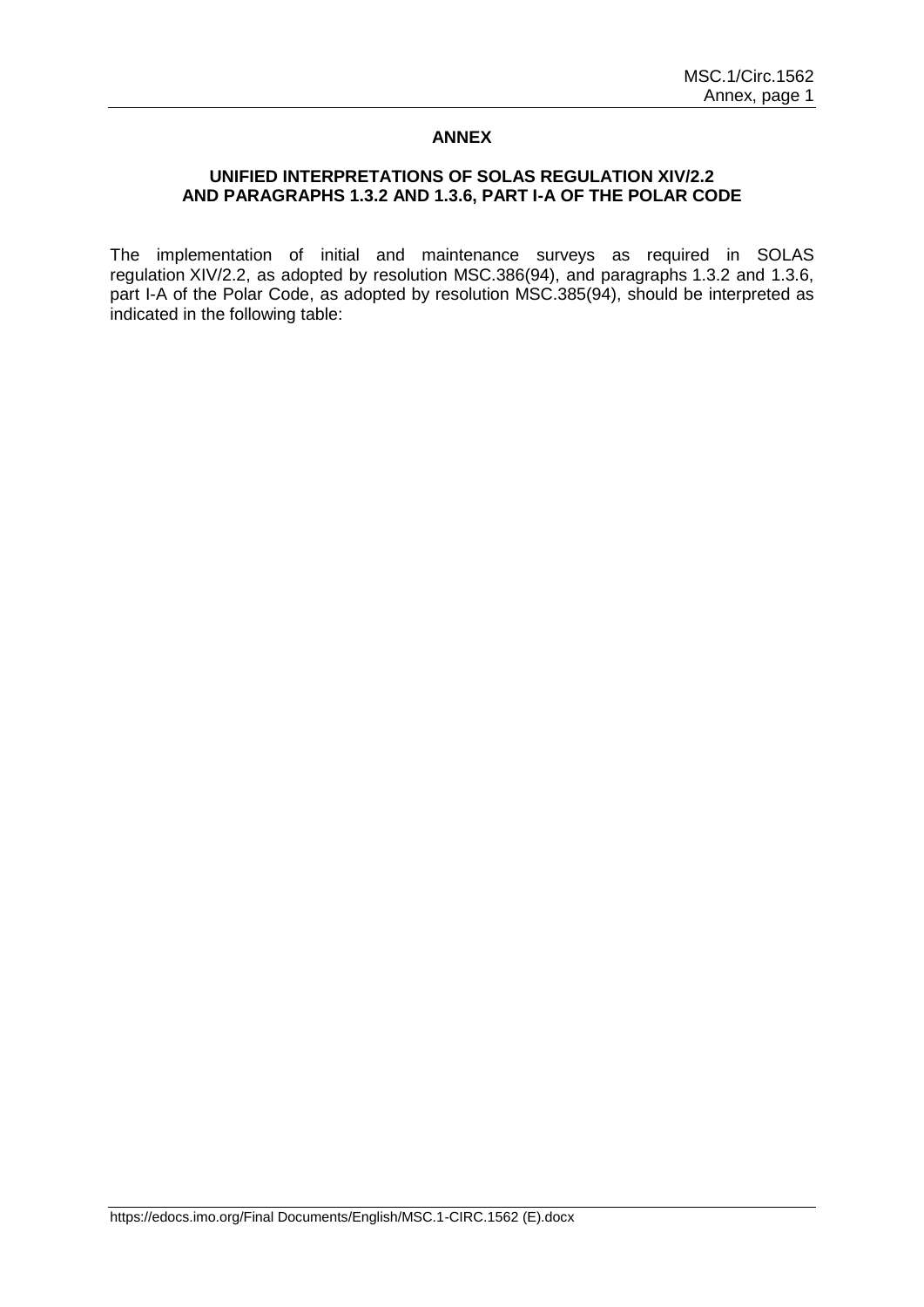## **INITIAL AND MAINTENANCE SURVEYS PERTAINING TO SOLAS CHAPTER XIV AND THE POLAR CODE**

| 1.<br>Ships under Harmonized System of Survey and Certification (HSSC) Scheme |                                                                                                                                                                             |                                                                                                                                                                                                                                                                                                                                                                                                                                                                                                                                                                                                                                                                                                                                |                                                                                                                                                                                                                                                                                                                                                                                                                                                                                                                                                                                     |  |
|-------------------------------------------------------------------------------|-----------------------------------------------------------------------------------------------------------------------------------------------------------------------------|--------------------------------------------------------------------------------------------------------------------------------------------------------------------------------------------------------------------------------------------------------------------------------------------------------------------------------------------------------------------------------------------------------------------------------------------------------------------------------------------------------------------------------------------------------------------------------------------------------------------------------------------------------------------------------------------------------------------------------|-------------------------------------------------------------------------------------------------------------------------------------------------------------------------------------------------------------------------------------------------------------------------------------------------------------------------------------------------------------------------------------------------------------------------------------------------------------------------------------------------------------------------------------------------------------------------------------|--|
| Type of ship                                                                  | Initial Survey for issuance of the<br><b>Polar Ship Certificate</b>                                                                                                         | Surveys for the maintenance of the<br><b>Polar Ship Certificate</b>                                                                                                                                                                                                                                                                                                                                                                                                                                                                                                                                                                                                                                                            | Surveys for renewal of the Polar<br><b>Ship certificate</b>                                                                                                                                                                                                                                                                                                                                                                                                                                                                                                                         |  |
| Passenger Ship                                                                | First passenger ship's safety renewal<br>survey after 1 January 2018.                                                                                                       | Not applicable.                                                                                                                                                                                                                                                                                                                                                                                                                                                                                                                                                                                                                                                                                                                | Every year.                                                                                                                                                                                                                                                                                                                                                                                                                                                                                                                                                                         |  |
| Cargo ship                                                                    | Safety<br>Construction<br>First<br>renewal<br>intermediate survey<br>or<br>survey, as required by SOLAS<br>regulation I/10, whichever occurs first<br>after 1 January 2018. | a) Aligned with maintenance survey<br>(annual or intermediate) related to<br>the Cargo Ship Safety Certificate.<br>The Polar Ship Certificate should<br>be endorsed upon satisfactory<br>results of the maintenance survey<br>related to the Polar Code and<br>Cargo Ship Safety; or<br>b) Aligned with maintenance survey<br>(annual or intermediate) related to<br>Safety<br>Construction<br>the<br>Certificate. The<br>Polar<br>Ship<br>Certificate should be endorsed<br>upon satisfactory results of the<br>maintenance survey (annual or<br>intermediate) related to the Polar<br>Code and Safety Construction,<br>provided<br>that<br>valid<br>Safety<br>Equipment and Safety Radio<br>Certificates are held by a ship. | a) Aligned with renewal survey<br>related to the Cargo Ship<br>Safety Certificate. The Polar<br>Ship Certificate should be<br>reissued<br>satisfactory<br>upon<br>results of the renewal survey<br>related to the Polar Code and<br>Cargo Ship Safety; or<br>b) Aligned with renewal Survey of<br>Safety Construction. The Polar<br>Ship Certificate should be<br>reissued upon<br>satisfactory<br>results of the renewal survey<br>related to the Polar Code and<br>Safety Construction, provided<br>that Safety Equipment and<br>Safety Radio Certificates are<br>held by a ship. |  |